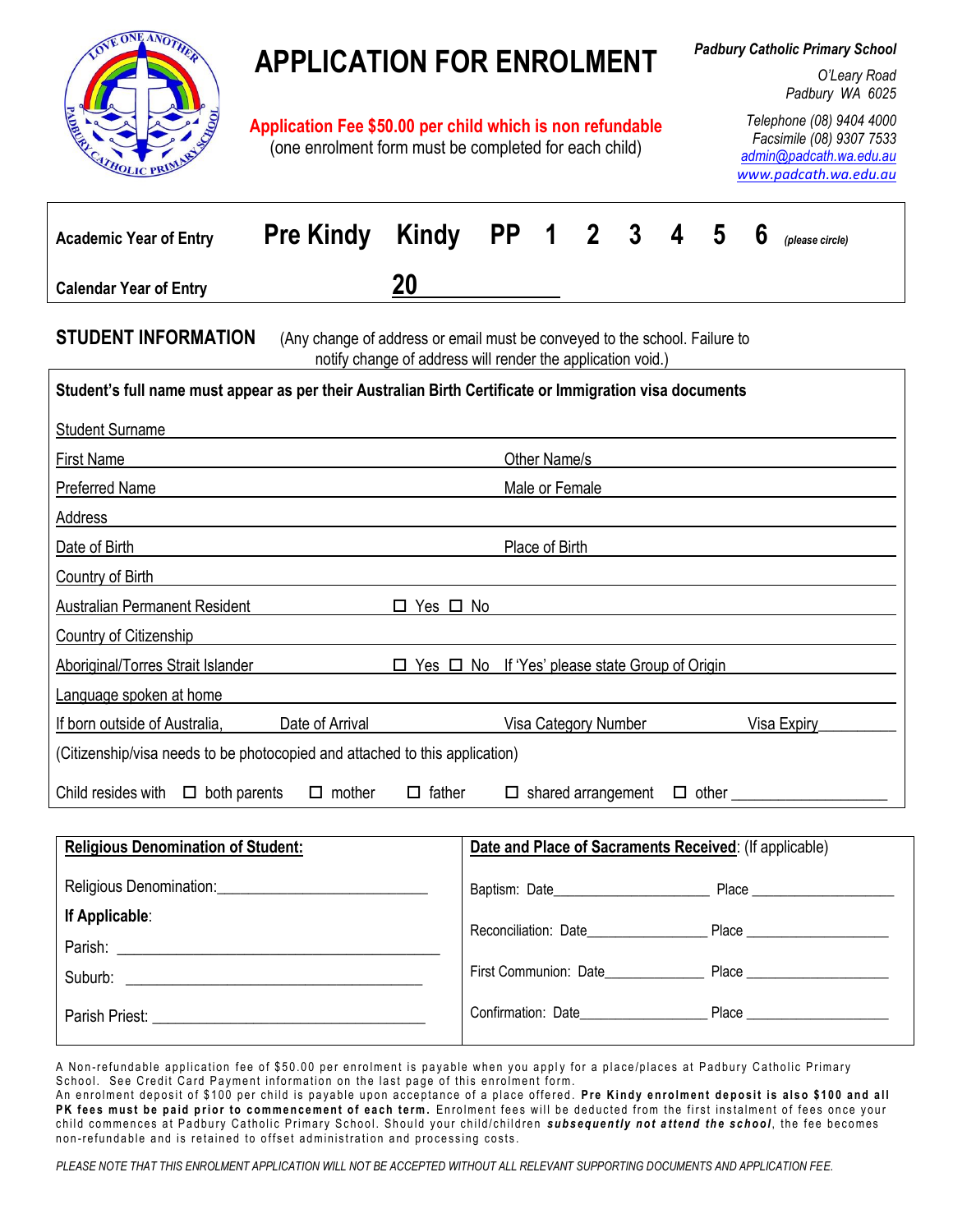## **FAMILY INFORMATION**

| <b>Contact 1</b>                 |                   |               |                  |                                   |                             |               |
|----------------------------------|-------------------|---------------|------------------|-----------------------------------|-----------------------------|---------------|
| Relationship to student          | $\Box$ Mother     | Father<br>П   | П                | Other (please specify)            | <b>Marital Status</b>       |               |
| Title                            | <b>First Name</b> |               |                  | Surname                           |                             |               |
| Home Address                     |                   |               |                  |                                   | Fee account to this address | $\Box$ Yes    |
| Telephone - home                 |                   |               | Mobile           |                                   |                             |               |
| Email address                    |                   |               |                  |                                   |                             |               |
| Country of Birth                 |                   |               | Language         |                                   | Country of Citizenship      |               |
| Occupation                       |                   |               | $\Box$ Full-time | $\Box$ Part-time                  | Casual<br>П.                |               |
| Employer                         |                   |               |                  |                                   |                             |               |
| Telephone - business             |                   |               |                  | Telephone - mobile                |                             |               |
| Language spoken at home          |                   |               |                  |                                   |                             |               |
| Religious Denomination           |                   |               |                  | Parish (If applicable)            |                             |               |
|                                  |                   |               |                  |                                   |                             |               |
|                                  |                   |               |                  |                                   |                             |               |
| <b>Contact 2</b>                 | $\Box$ Mother     | $\Box$ Father | □                |                                   | <b>Marital Status</b>       |               |
| Relationship to student<br>Title | <b>First Name</b> |               |                  | Other (please specify)<br>Surname |                             |               |
| Home Address                     |                   |               |                  |                                   | Fee account to this address | $\square$ Yes |
| Telephone - home                 |                   |               | Mobile           |                                   |                             |               |
| Email address                    |                   |               |                  |                                   |                             |               |
| Country of Birth                 |                   |               | Language         |                                   | Country of Citizenship      |               |
| Occupation                       |                   |               | $\Box$ Full-time | $\Box$ Part-time                  | $\Box$ Casual               |               |
| Employer                         |                   |               |                  |                                   |                             |               |
| Telephone - business             |                   |               |                  | Telephone - mobile                |                             |               |
| Language spoken at home          |                   |               |                  |                                   |                             |               |

## **SIBLINGS**

| Completing this section does not mean that younger or older siblings are automatically enrolled at Padbury Catholic Primary School. |                |               |         |  |  |  |  |
|-------------------------------------------------------------------------------------------------------------------------------------|----------------|---------------|---------|--|--|--|--|
| Name                                                                                                                                | $\Box$ Brother | $\Box$ Sister | School: |  |  |  |  |
| Name                                                                                                                                | $\Box$ Brother | $\Box$ Sister | School: |  |  |  |  |
| Name                                                                                                                                | $\Box$ Brother | $\Box$ Sister | School: |  |  |  |  |
| Name                                                                                                                                | $\Box$ Brother | $\Box$ Sister | School: |  |  |  |  |
| Name                                                                                                                                | $\Box$ Brother | $\Box$ Sister | School: |  |  |  |  |

## **CUSTODY/GUARDIANSHIP**

| Name of person(s) with legal guardianship of the student                 |            |      |  |
|--------------------------------------------------------------------------|------------|------|--|
| Are there any conditions enforced at law regarding parental access?      | $\Box$ Yes | □ No |  |
| If applicable, attach a copy of any Parental or Restraint Order attached | $\Box$ Yes | □ No |  |

## **CURRENT SCHOOL INFORMATION**

| Present School            | Suburb |
|---------------------------|--------|
| <b>Current Year Level</b> |        |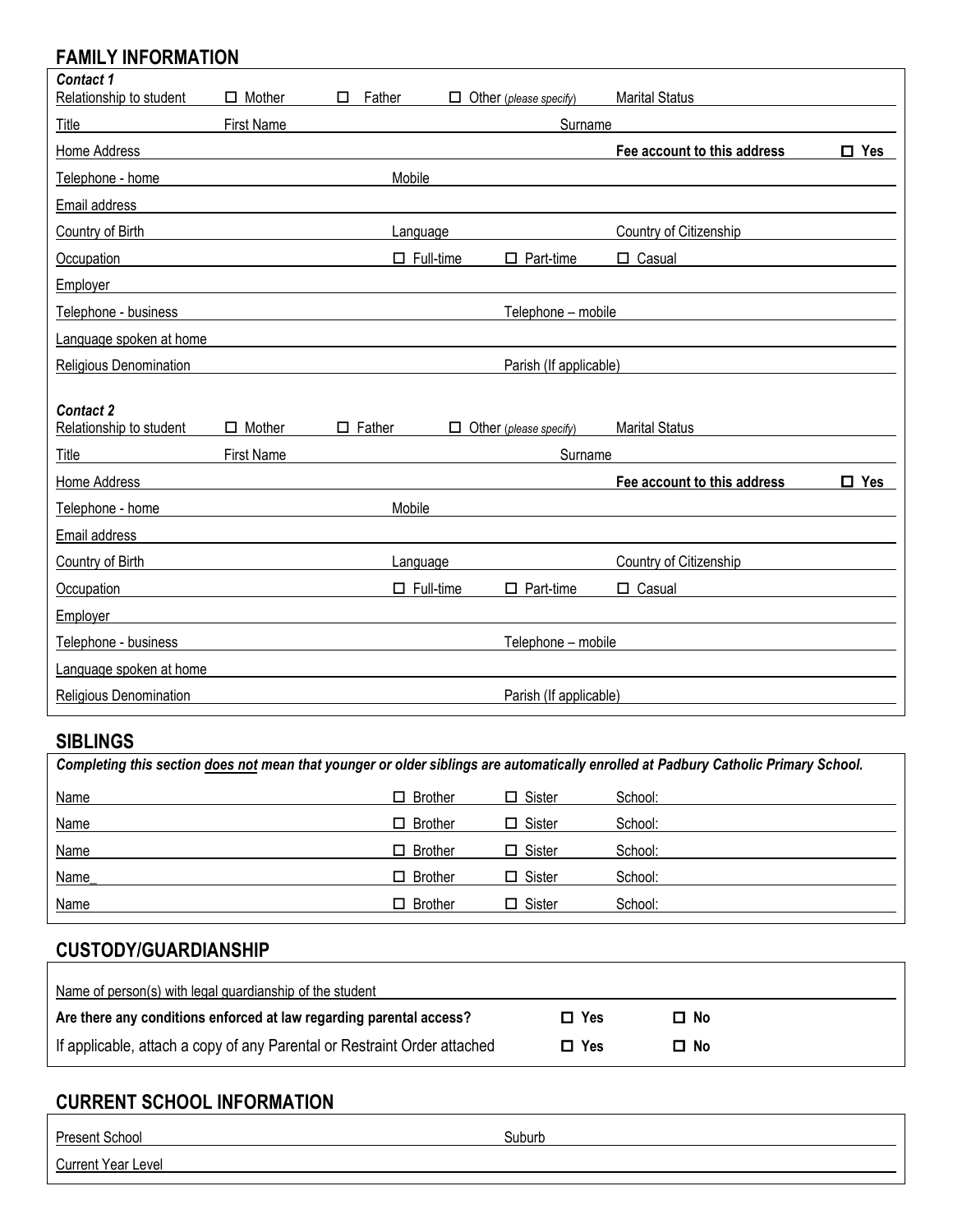#### Where did you hear about Padbury Catholic Primary School?

#### **Why have you chosen to enrol your child at Padbury Catholic Primary School?**

#### **AGREEMENT**

- I/we promise to support the Catholic philosophy, policies, rules and regulations of Padbury Catholic Primary School, and endeavour to ensure that my child will co-operate with the expectations of the school in this regard.
- I/we promise to ensure that my child wears the full Padbury Catholic Primary School uniform.
- I/we promise to take an active interest in school activities, eg Parent/Teacher Nights; P& F Association and the School Board.
- I/we understand and accept that the completion of this application form does not guarantee an enrolment interview, nor a place at the School. Successful applicants will be determined in accordance with the school's enrolment criteria.
- I/we understand and accept that attendance at an interview does not guarantee an enrolment offer being made.
- I/we understand that enrolment of a student in one Catholic school does not guarantee the enrolment of that student in any other Catholic school.
- I/we agree to abide by the policies and directions of the School and the Catholic Education Commission of Western Australia (CECWA) as they are enacted from time to time.
- I/we agree to give a full term's notice (in writing) before removal of a student, or a term's fees are payable.
- I/we have viewed, fully understood and agree to the terms and conditions set out in the school's fee collection policy.
- The signatories to this contract to enrol a student are liable jointly and severally to pay, and agree to pay, to the School, for all fees and charges incurred in respect of that student, regardless of:
	- Any pre-arranged or subsequent private agreement to share or apportion payment responsibility
	- Any Court Order or statutory direction that may apply to any signatory
	- Any separate or individual invoicing of any amount

This joint and several liability includes all costs that may be incurred by the School in the recovery of fees and changes including legal action if necessary.

- I/we have provided the necessary documentation that the School may request, to confirm the student's Australian residency status.
- I/we agree to pay all fees within the relevant time or make a suitable alternative arrangement with Padbury Catholic Primary School.
- I/we agree that Parents are responsible for payment of breakages or damage to school's property by their children.
- I/we have completed this application form fully and to the best of my/our knowledge. Further, I/we acknowledge and accept that if I/we have knowingly withheld information or included false information especially in relation to this student's details, individual needs, medical conditions, health care requirements and/or Parenting and Restraint Orders, then the enrolment may be refused or terminated on this ground.
- I/we have read and fully understand and agree and accept that enrolment in a Catholic school means that we and our child will participate fully in all required parts of the education program of the school including the Religious Education program of the school.
- I/we have received a Privacy Collection Notice (See last page of the Application for Enrolment Form)
- I/we have provided a copy of any Parenting or Restraint Order that applies to the prospective school.
- I/we have fully and truthfully completed the Application for Enrolment Form.

| Parent/Guardian<br>Signature | $\mathsf{v}_{\mathsf{fInl}}$ | Name | Date |
|------------------------------|------------------------------|------|------|
|                              |                              |      |      |

Parent/Guardian Signature **Print Name** Print Name **Prince Print Name** Date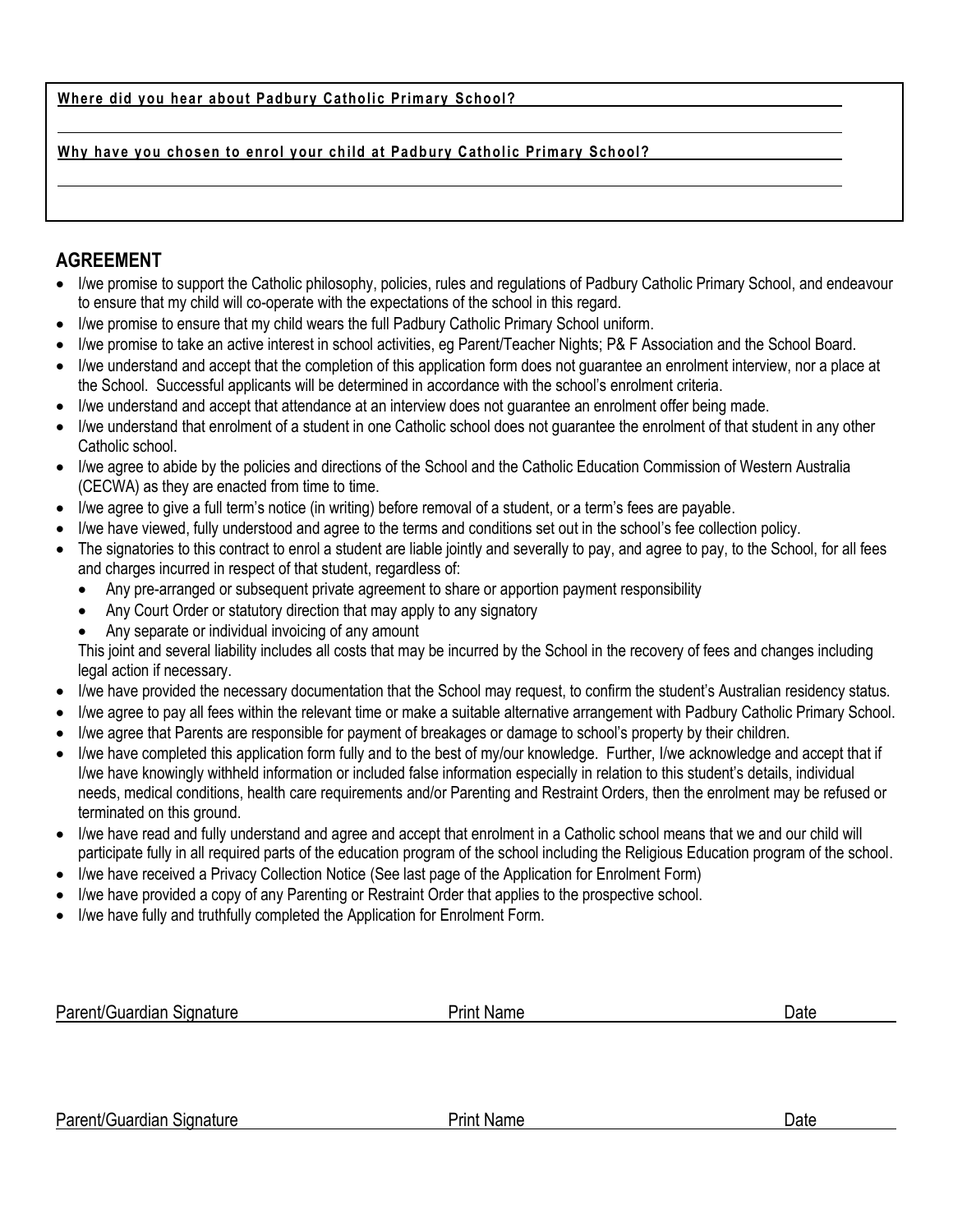#### **PRIVACY COLLECTION POLICY**

- \* The School collects personal information, including sensitive information about students and parents or guardians before and during the course of a student's enrolment at the School. As the School is a member of Catholic Education Western Australia (CEWA), it collects the information on behalf of CEWA. Collection may be in writing or in the course of conversations. The primary purpose of collecting this information is for the School and CEWA to support and administer students' safe participation in the educational programme of the school according to law, which will enable students to participate in School and CEWA activities.
- Some of the information we collect is to satisfy the School and CEWA's legal obligations, particularly to enable the School to discharge its duty of care.
- Certain laws governing or relating to the operation of schools require that certain information is collected and disclosed. These include the School Education Act, the Children and Community Services Act, and the System and funding agreements between CEWA and the State and Federal governments.
- Health information about students is sensitive information within the terms of the Australian Privacy Principles (APP) under the Privacy Act 1988. We ask you to provide medical reports about students from time to time.
- The School may disclose personal and sensitive information to others for educational, administrative and support purposes. This may include to other schools and teachers at those schools;government departments;Catholic Education Office, the Catholic Education Commission, the diocese and the parish, other related church agencies/entities; medical practitioners; people providing educational, support and health services to the School and CEWA, including specialist visiting teachers, sports coaches, volunteers, counsellors and providers of learning assessment tools; assessment and educational authorities, including the Australian Curriculum, Assessment and Reporting Authority; people providing administrative and financial services to the School and CEWA; anyone you authorise the School to disclose information to; and; anyone to whom the School or CEWA is required or authorised to disclose the information to by law, including child protection laws.
- If we do not obtain the information referred to above we may not be able to enrol or continue the enrolment of your son/daugh ter.
- ❖ Personal information collected from students is regularly disclosed to their parents or guardians.
- ◆ The School or CEWA may use online or 'cloud' service providers to store personal information and to provide services to the School that involve the use of personal information, such as services relating to email, instant messaging and education and assessment applications. Some limited personal information may also be provided to these service providers to enable them to authenticate users that access their services. This personal information may reside on a cloud service provider's servers which may be situated outside Australia. Further information about the School or CEWA's use of online or 'cloud' service providers is contained in the School's Privacy Policy.
- Parents or students may seek access to and correction of personal information collected and held by the School, on behalf of CEWA, about them and their son/daughter, by contacting the School. Students may also seek access to personal information about them. However, access may be refused in certain circumstances such as where access would have an unreasonable impact on the privacy of others, where access may result in a breach of the School's duty of care to the student, or where students have provided information in confidence. Any refusal will be notified in writing with reasons, if appropriate.
- The School's Privacy Policy also sets out how parents and students can make a complaint about a breach of the APPs and how the complaint will be handled.
- The School, from time to time, engages in fundraising activities. Information received from you may be used to make an appeal to you. It may also be disclosed to organisations that assist in the School's fundraising activities solely for that purpose. We will not disclose your personal information to third parties for their own marketing purposes without your consent.
- ◆ On occasions information such as academic and sporting achievements, student activities and other news is published in School and CEWA newsletters, magazines, on our intranet (and on ours or CEWA's website). This may include photographs and videos of student activities such as sporting events, school camps and school excursions. The School will obtain permissions at Enrolment from the student's parent or guardian (and from the student if appropriate) if we would like to include such photographs or videos (or other identifying material) in our promotional material or otherwise that make this material available to the public, such as on the internet.
- We may include students' and students' parents' contact details in a class list to be provided to Parent Class Representatives. If you provide the School with the personal information of others, such as doctors or emergency contacts, we encourage you to
- inform them that you are disclosing that information to the School and why, that they can access that information if they wish, and that the School does not usually disclose the information to third parties.

### **PLEASE ENCLOSE**

| <b>Full Birth Certificate</b>             | [Photocopy attached]                                         | □Yes  | ⊟ No |
|-------------------------------------------|--------------------------------------------------------------|-------|------|
| Immunisation Details [Photocopy attached] |                                                              | □ Yes | □ No |
|                                           | Sacrament Certificates (If applicable eg: Baptism etc) □ Yes |       | □ No |
|                                           | Parish Priest Reference (available on PCPS website)          | □Yes  | □ No |

Visa Documents {Photocopy attached) Latest School Report: [Photocopy attached] Latest NAPLAN Assessment [Photocopy attached] Non-Refundable Application Fee (\$50.00):

| ⊟ Yes      | □ No       |
|------------|------------|
| □Yes       | □ No       |
| $\Box$ Yes | □ No       |
| ⊟ Voc      | <b>No.</b> |

*Please ensure that ALL sections of this form are completed and all necessary documents are attached before returning it to Padbury Catholic Primary School.*

| <b>CREDIT CARD PAYMENT</b> for Application (\$50.00) |  |  |  |  |  |  |  |
|------------------------------------------------------|--|--|--|--|--|--|--|
| Card No:                                             |  |  |  |  |  |  |  |
| Card Type: □ VISA □ MasterCard □ BankCard            |  |  |  |  |  |  |  |
| Expiry Date: $\frac{1}{\sqrt{2}}$                    |  |  |  |  |  |  |  |
| Cardholder Name <b>Cardholder</b> Name               |  |  |  |  |  |  |  |
| Total Payment: <u>__________</u>                     |  |  |  |  |  |  |  |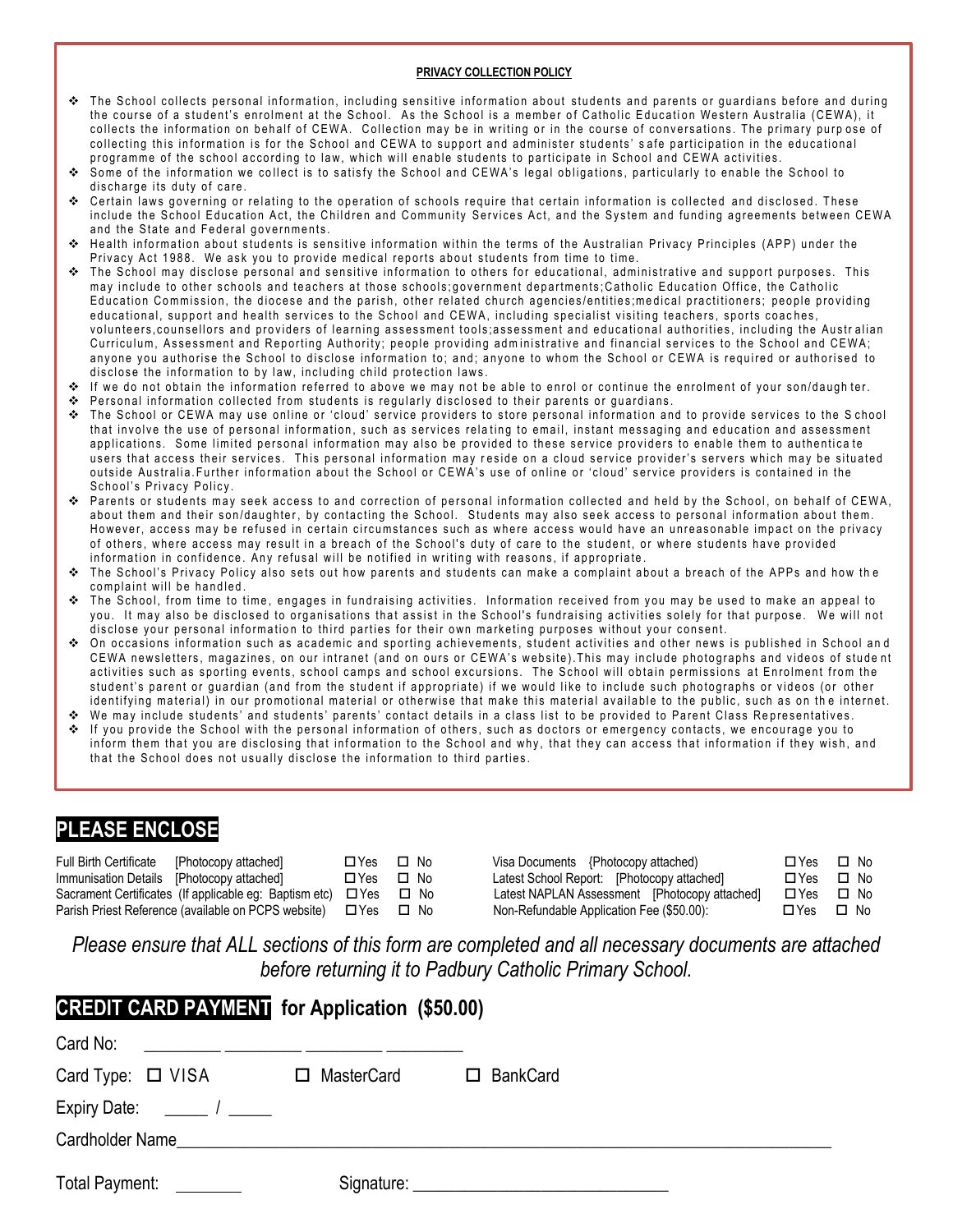*Padbury Catholic Primary School*

*O'Leary Road Padbury WA 6025*

*Telephone (08) 9404 4000 Facsimile (08) 9307 7533 [admin@padcath.wa.edu.au](mailto:admin@padcath.wa.edu.au) [www.padcath.wa.edu.au](http://www.padcath.wa.edu.au/)*

#### **STUDENT INDIVIDUAL NEEDS AND MEDICAL INFORMATION**

| Student's full name must appear as per their Australian Birth Certificate or Immigration visa documents |                |  |  |  |  |  |
|---------------------------------------------------------------------------------------------------------|----------------|--|--|--|--|--|
| <b>Student Surname</b>                                                                                  |                |  |  |  |  |  |
| Other Name/s<br><b>First Name</b>                                                                       |                |  |  |  |  |  |
| Preferred Name<br>Male or Female                                                                        |                |  |  |  |  |  |
| Address                                                                                                 |                |  |  |  |  |  |
| Date of Birth                                                                                           | Place of Birth |  |  |  |  |  |
|                                                                                                         |                |  |  |  |  |  |

#### **STUDENT'S INDIVIDUAL NEEDS**

ANOT

The School Education Act 1999 requires the provision of:

......"details of any condition of the enrollee that may call for special steps to be taken for the benefit or protection of the enrollee or other persons in the school" (16G).

To assist the school to respond to individual requirements please detail any special needs your child has in the following area(s) that may affect his/her learning, participation or welfare during school hours.

| 6. Sensory Needs (eg: Vision/Heaing) <b>contract to the Contract of Contract Contract Contract Contract Contract Contract Contract Contract Contract Contract Contract Contract Contract Contract Contract Contract Contract Con</b> |
|--------------------------------------------------------------------------------------------------------------------------------------------------------------------------------------------------------------------------------------|
|                                                                                                                                                                                                                                      |
|                                                                                                                                                                                                                                      |
|                                                                                                                                                                                                                                      |
|                                                                                                                                                                                                                                      |

If medication or medical/health care services are required during school hours please provide full details, name, contact number and signed authorization by the relevant practitioner.